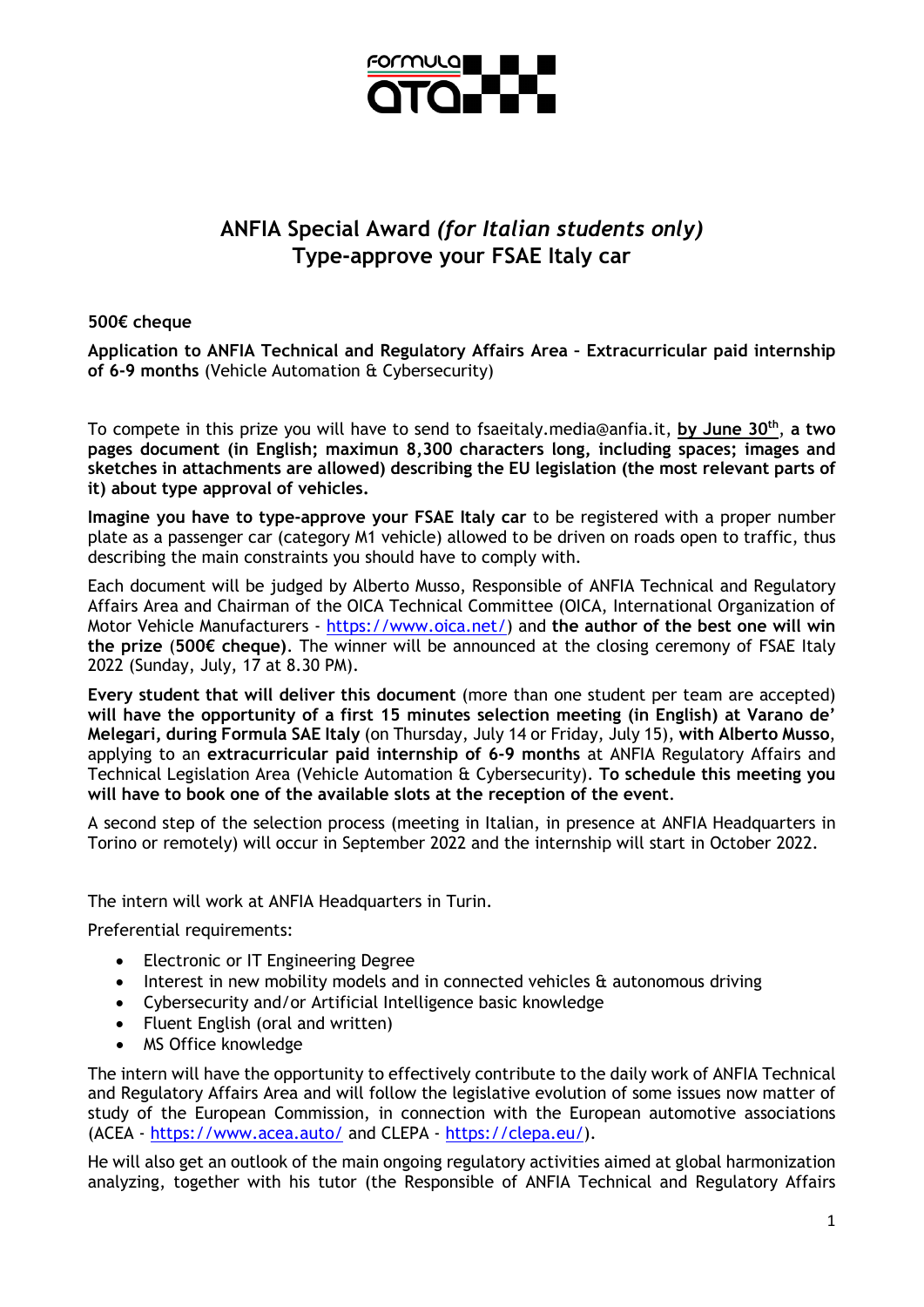

Area), the documents under development at UNECE World Forum for Harmonization of Vehicle Regulations (WP.29) especially in the field of Intelligent Transport Systems, Vehicle Automation and Artificial Intelligence.

The intern will have the possibility of deepening her/his knowledge of the processes governing the legislative activity in Brussels (European Union) and Geneva (UNECE), particularly in the field of EU and international whole vehicle type approval schemes.

He will also have the opportunity of taking part to several meetings (both in presence and online) with the representatives of Italian motor vehicles manufacturers like Ferrari, Lamborghini, Dallara, Piaggio, Iveco, Automobili Lamborghini, Silk-FAW, mainly technical and regulatory affairs experts. Some of these meetings will have an international nature, taking place in the framework of OICA (Paris) and CLEPA (Brussels) technical working groups (and might take place in European capitals like Paris and Brussels).

## **ANFIA**

ANFIA - the Italian Association of the Automotive Industry – is one of the leading Italian Trade Associations.

Born in March 1912, over these one hundred years, ANFIA mission has always been to represent the interests of its associate members and ensure effective communication between the Italian motor vehicle industries on the one hand, and the Public Administration and Italian political bodies on the other, with regard to all technical, economic, fiscal, legal, statistical and quality-related issues referred to the automotive sector.

ANFIA numbers 400 member companies. The Association is structured in three product-based Groups, each one chaired by a President:

- Components: motor vehicle parts and components manufacturers
- Car Design & Engineering: companies working in the sector of design, engineering and style of motor vehicles and/or parts and components for the automotive sector
- Motor vehicles: motor vehicles manufacturers in general, including trucks, trailers, camper vans, special means of transport and/or intended for special use, such as fitting and specific equipment mounted on motor vehicles

Vision: creating value for the automotive industry

Mission: a body capable of representing and offering services to companies in the automotive sector in order to support and strengthen their competitiveness, their growth in foreign markets and their integration within transportation systems through:

- close relationships with national and international institutions
- networking activities, participation in legislative and technical committees, studies and analyses within the sector plus training and consultancy

ANFIA is actively involved in the most important current issues affecting the sector, which it represents and which concern macro areas of mobility, safety, environment, energy, research and globalisation.

## **The Italian automotive production chain**

5,156 companies

268,300 employees (direct and indirect), 7% of the employees in the Italian manufacturing sector

92.7 billion Euros of turnover, which means 9.3% of the Italian manufacturing sector turnover and of 5.2% of the Italian GDP

76.3 billion Euros of tax levy of motorization